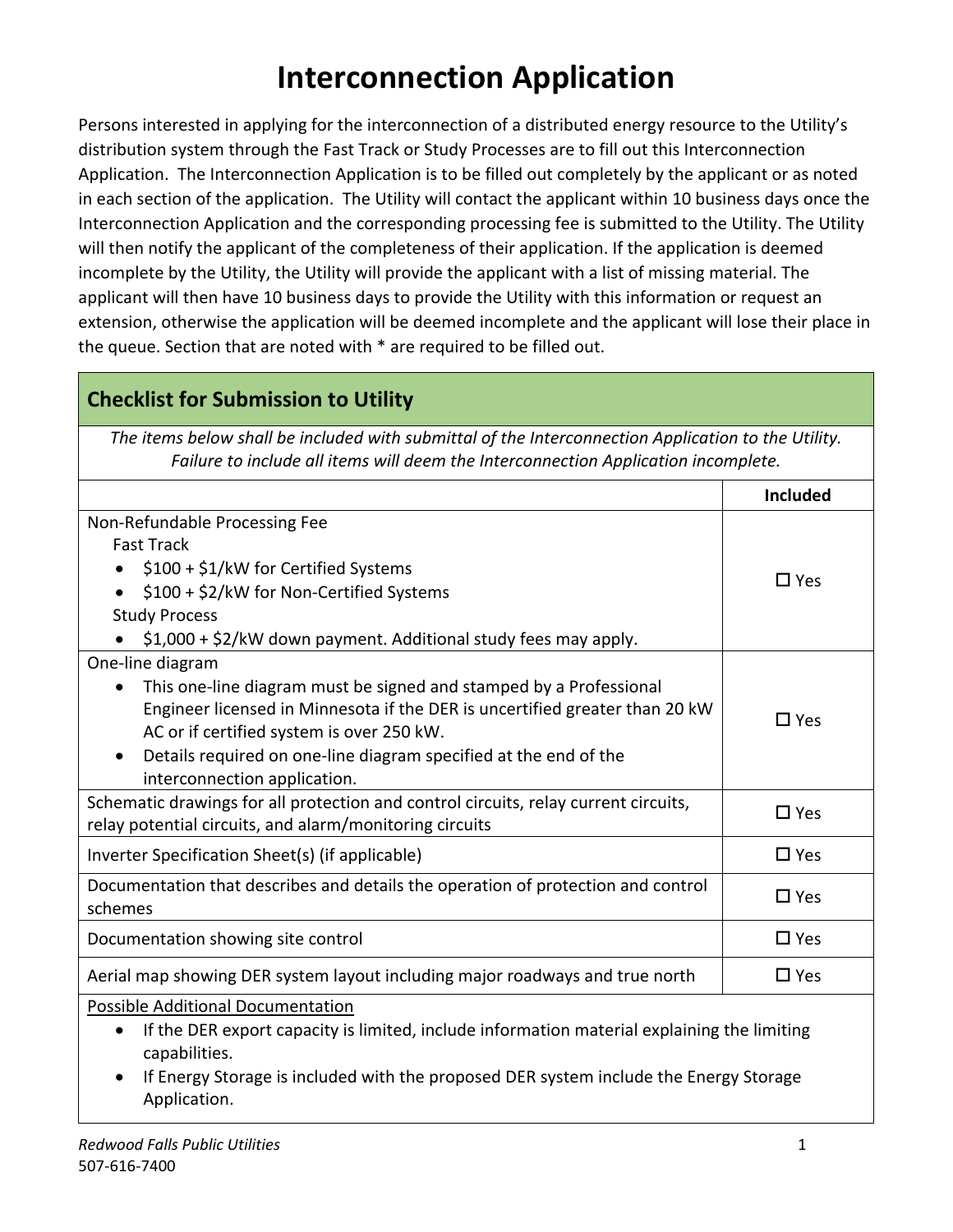| General <sup>*</sup>                                                              |                                                                                      |  |                                                                                                 |  |
|-----------------------------------------------------------------------------------|--------------------------------------------------------------------------------------|--|-------------------------------------------------------------------------------------------------|--|
| <b>Select Review Process:</b>                                                     | $\Box$ Fast Track Process                                                            |  | $\Box$ Study Process                                                                            |  |
| Application is for:                                                               | $\Box$ New Distribution Energy<br>Resource                                           |  | $\square$ Capacity Addition or Material Modification<br>to Existing Distributed Energy Resource |  |
|                                                                                   | If Capacity Addition or Material Modification to existing facility, please describe: |  |                                                                                                 |  |
|                                                                                   |                                                                                      |  |                                                                                                 |  |
|                                                                                   |                                                                                      |  |                                                                                                 |  |
| Distributed Energy Resource will be used for what reason? (Check all that apply): |                                                                                      |  |                                                                                                 |  |
| $\Box$ Net Metering<br>$\Box$ Supply Power to Interconnection Customer            |                                                                                      |  |                                                                                                 |  |
| $\Box$ Supply Power to Area EPS                                                   |                                                                                      |  |                                                                                                 |  |
| \$<br>Installed DER System Cost (before incentives):                              |                                                                                      |  |                                                                                                 |  |

| <b>Interconnection Customer *</b>                                |               |        |           |  |
|------------------------------------------------------------------|---------------|--------|-----------|--|
| Full Name (must match the name of the existing service account): |               |        |           |  |
| <b>Account Number:</b>                                           | Meter Number: |        |           |  |
| <b>Mailing Address:</b>                                          |               |        |           |  |
| City:                                                            |               | State: | Zip Code: |  |
| Email:<br>Phone:                                                 |               |        |           |  |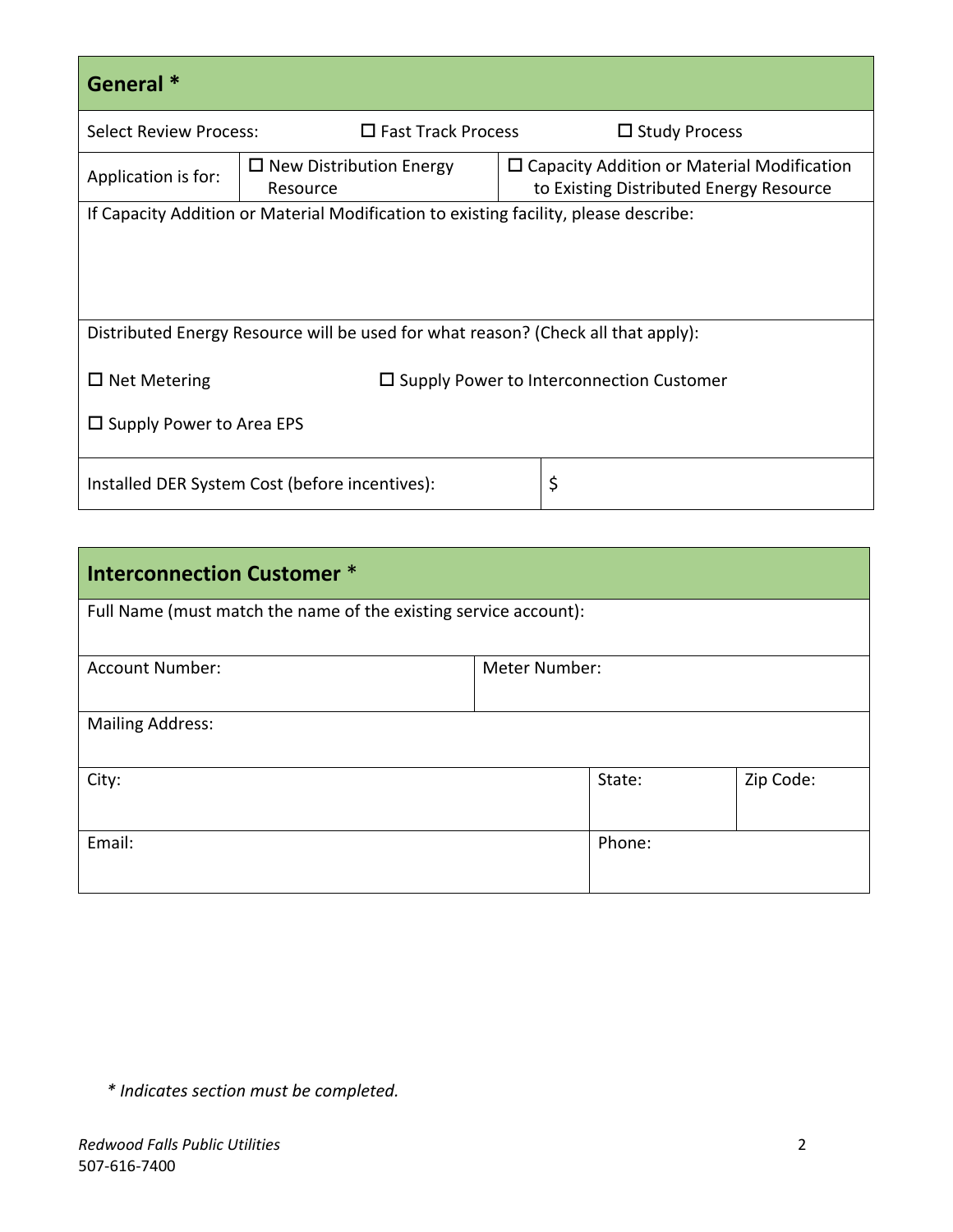| <b>Application Agent *</b>                                                                      |                    |  |  |  |
|-------------------------------------------------------------------------------------------------|--------------------|--|--|--|
| Is the Customer using an Application Agent for this application?                                | $\Box$ Yes<br>∐ No |  |  |  |
| If Interconnection Customer is not using an Application Agent, please skip to the next section. |                    |  |  |  |
| <b>Application Agent:</b>                                                                       |                    |  |  |  |
|                                                                                                 |                    |  |  |  |
| <b>Company Name:</b>                                                                            |                    |  |  |  |
|                                                                                                 |                    |  |  |  |
| Email:                                                                                          | Phone:             |  |  |  |
|                                                                                                 |                    |  |  |  |

| Distributed Energy Resource Information *                                                                   |                                                                                               |           |  |  |               |                 |
|-------------------------------------------------------------------------------------------------------------|-----------------------------------------------------------------------------------------------|-----------|--|--|---------------|-----------------|
| <b>Estimated Installation Date:</b>                                                                         |                                                                                               |           |  |  |               |                 |
| Location (if different from mailing address of Interconnection Customer):                                   |                                                                                               |           |  |  |               |                 |
| Will the Proposed DER system be interconnected to an existing electric service?                             |                                                                                               |           |  |  | $\square$ Yes | $\square$ No    |
| Is the Distributed Energy Resource a single generating unit or multiple?                                    |                                                                                               |           |  |  | $\Box$ Single | $\Box$ Multiple |
| DER Type (Check all that apply):                                                                            |                                                                                               |           |  |  |               |                 |
| $\square$ Solar Photovoltaic                                                                                | $\Box$ Wind<br>$\Box$ Energy Storage                                                          |           |  |  |               |                 |
|                                                                                                             | $\square$ Combined Heat and Power<br>$\square$ Solar Thermal<br>$\Box$ Other (please specify) |           |  |  |               |                 |
| DER systems with Energy Storage must also submit the Energy Storage Application to the Utility.             |                                                                                               |           |  |  |               |                 |
| Total Number of Distributed Energy Resources to be                                                          |                                                                                               |           |  |  |               |                 |
| interconnected pursuant to this Interconnection Application:                                                |                                                                                               |           |  |  |               |                 |
| $\Box$ Single Phase $\Box$ Three Phase<br>Phase configuration of Distributed Energy Resource(s):            |                                                                                               |           |  |  |               |                 |
| $\Box$ Inverter<br>$\Box$ Induction<br>Type of Generator:<br>$\square$ Synchronous                          |                                                                                               |           |  |  |               |                 |
| Aggregate DER Capacity (the sum of nameplate capacity of all generation and storage devices at the<br>PCC): |                                                                                               |           |  |  |               |                 |
|                                                                                                             |                                                                                               | $kW_{ac}$ |  |  |               | $kVA_{ac}$      |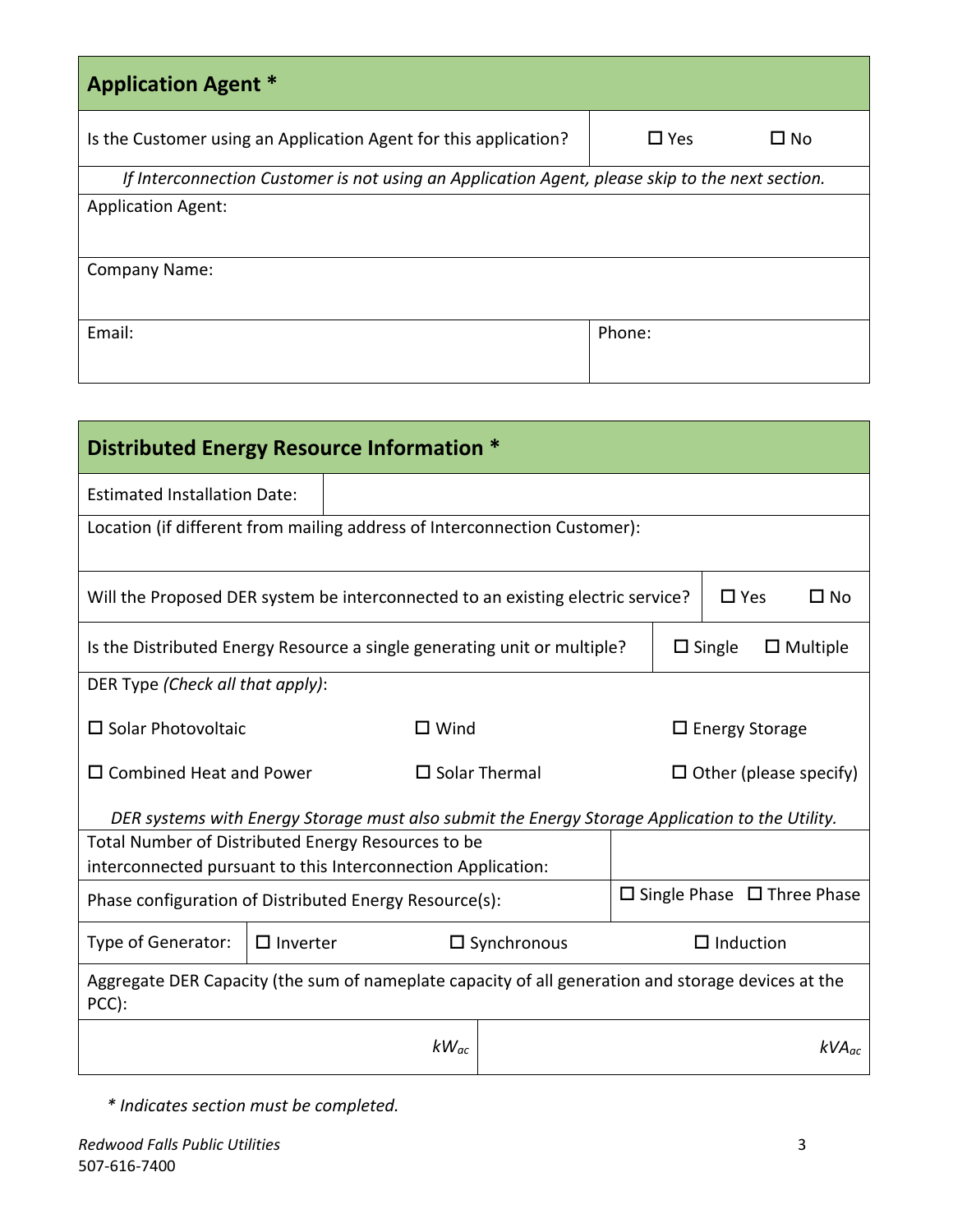| <b>Export Capacity Limitation *</b>                                                                                                              |            |              |  |
|--------------------------------------------------------------------------------------------------------------------------------------------------|------------|--------------|--|
| Is the export capability of the DER limited?                                                                                                     | $\Box$ Yes | $\square$ No |  |
| If the DER export capacity is limited, complete the following sections and include information material<br>explaining the limiting capabilities. |            |              |  |
| Maximum Physical Export Capacity Requested:                                                                                                      |            | $kW_{ac}$    |  |
| If Yes, please provide additional details describing method of export limitation:                                                                |            |              |  |
|                                                                                                                                                  |            |              |  |
|                                                                                                                                                  |            |              |  |

| Load Information *                                 |           |
|----------------------------------------------------|-----------|
| Interconnection Customer's or Customer-sited Load: | $kW_{ac}$ |
| Typical Reactive Load (if known):                  |           |

|   | <b>Equipment Certification *</b>                                                                                                                                           |                            |  |  |  |
|---|----------------------------------------------------------------------------------------------------------------------------------------------------------------------------|----------------------------|--|--|--|
|   | Is the DER equipment certified?                                                                                                                                            | $\Box$ Yes<br>$\square$ No |  |  |  |
|   | Please list all IEEE 1547 certified equipment below. Include all certified equipment manufacturer<br>specification sheets with the Interconnection Application submission. |                            |  |  |  |
|   | <b>Equipment Type</b>                                                                                                                                                      | <b>Certifying Entity</b>   |  |  |  |
|   |                                                                                                                                                                            |                            |  |  |  |
| າ |                                                                                                                                                                            |                            |  |  |  |
| 3 |                                                                                                                                                                            |                            |  |  |  |
| 4 |                                                                                                                                                                            |                            |  |  |  |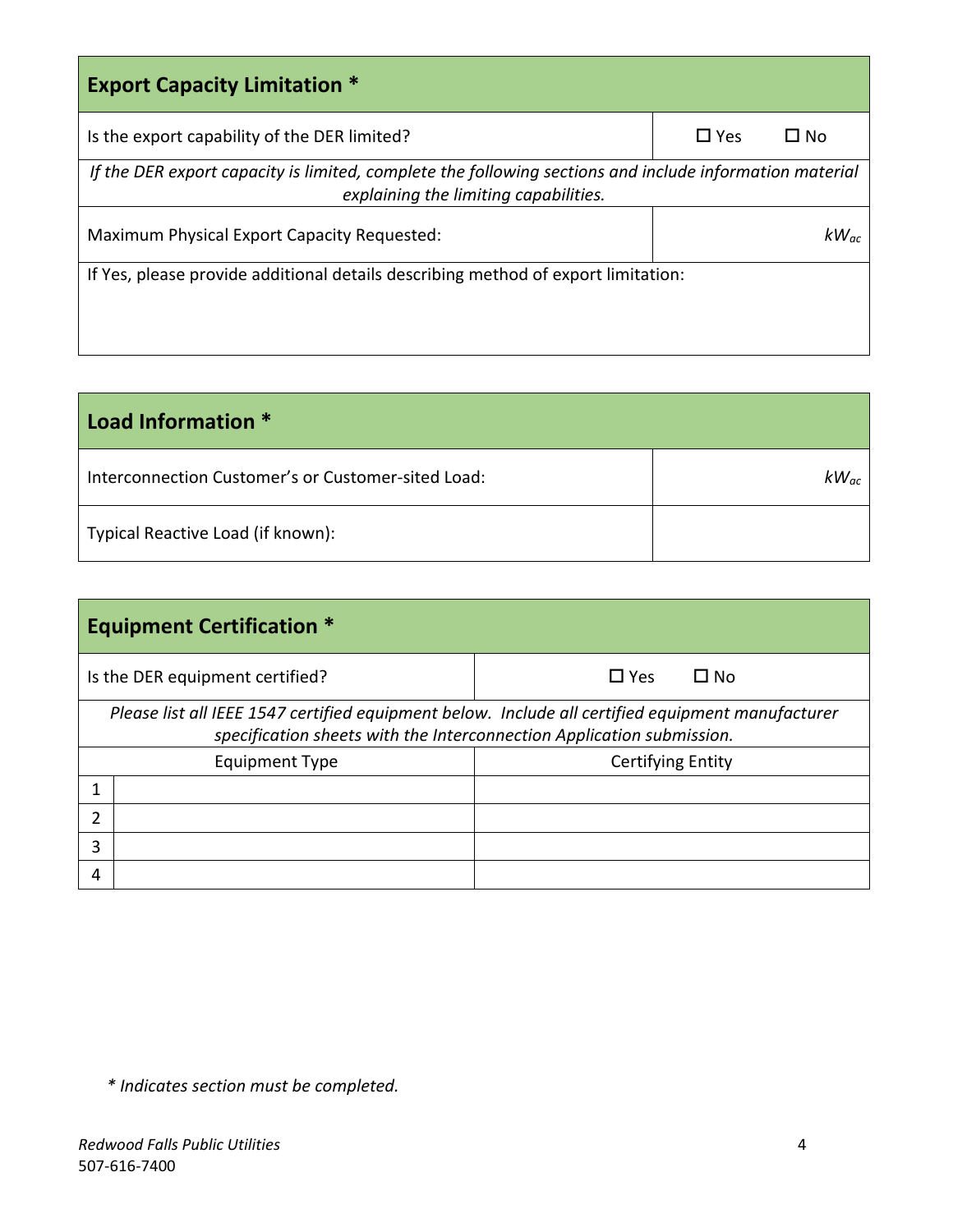| <b>Prime Mover *</b>                                                                                    |          |                      |  |                                  |                  |               |           |
|---------------------------------------------------------------------------------------------------------|----------|----------------------|--|----------------------------------|------------------|---------------|-----------|
| Please indicate the prime mover:                                                                        |          |                      |  |                                  |                  |               |           |
| $\square$ Solar Photovoltaic                                                                            |          | $\Box$ Microturbine  |  |                                  | $\Box$ Fuel Cell |               |           |
| $\Box$ Reciprocating Engine                                                                             |          | $\Box$ Gas Turbine   |  | $\Box$ Other (please specify)    |                  |               |           |
| Is the prime mover compatible with certified protection equipment package?                              |          |                      |  |                                  |                  | $\square$ Yes | □ No      |
| <b>DER Manufacturer:</b>                                                                                |          | Model Name & Number: |  |                                  | Version:         |               |           |
| List of Adjustable Set Points for Protection Equipment or Software:                                     |          |                      |  |                                  |                  |               |           |
| <b>Summer Name Plate Rating:</b>                                                                        |          | $kW_{ac}$            |  | <b>Summer Name Plate Rating:</b> |                  |               | $kW_{ac}$ |
| <b>Winter Name Plate Rating:</b><br>Winter Name Plate Rating:<br>$\mathsf{kVA}_{ac}$                    |          | $kVA_{ac}$           |  |                                  |                  |               |           |
| <b>Rated Power Factor:</b>                                                                              | Leading: |                      |  | Lagging:                         |                  |               |           |
| A completed Power System Load Flow data sheet must be supplied with the Interconnection<br>Application. |          |                      |  |                                  |                  |               |           |

*Only appropriate sections beyond this point until the signature page are to be completed.* 

| Distributed Energy Resource Characteristic Data (for Inverter-based machines)  |                                 |  |  |  |
|--------------------------------------------------------------------------------|---------------------------------|--|--|--|
| Max design fault contribution current:                                         |                                 |  |  |  |
| Is your response to the previous field an Instantaneous or RMS<br>measurement? | $\Box$ Instantaneous $\Box$ RMS |  |  |  |
| <b>Harmonic Characteristics:</b>                                               |                                 |  |  |  |
|                                                                                |                                 |  |  |  |
| <b>Start-up Requirements:</b>                                                  |                                 |  |  |  |
|                                                                                |                                 |  |  |  |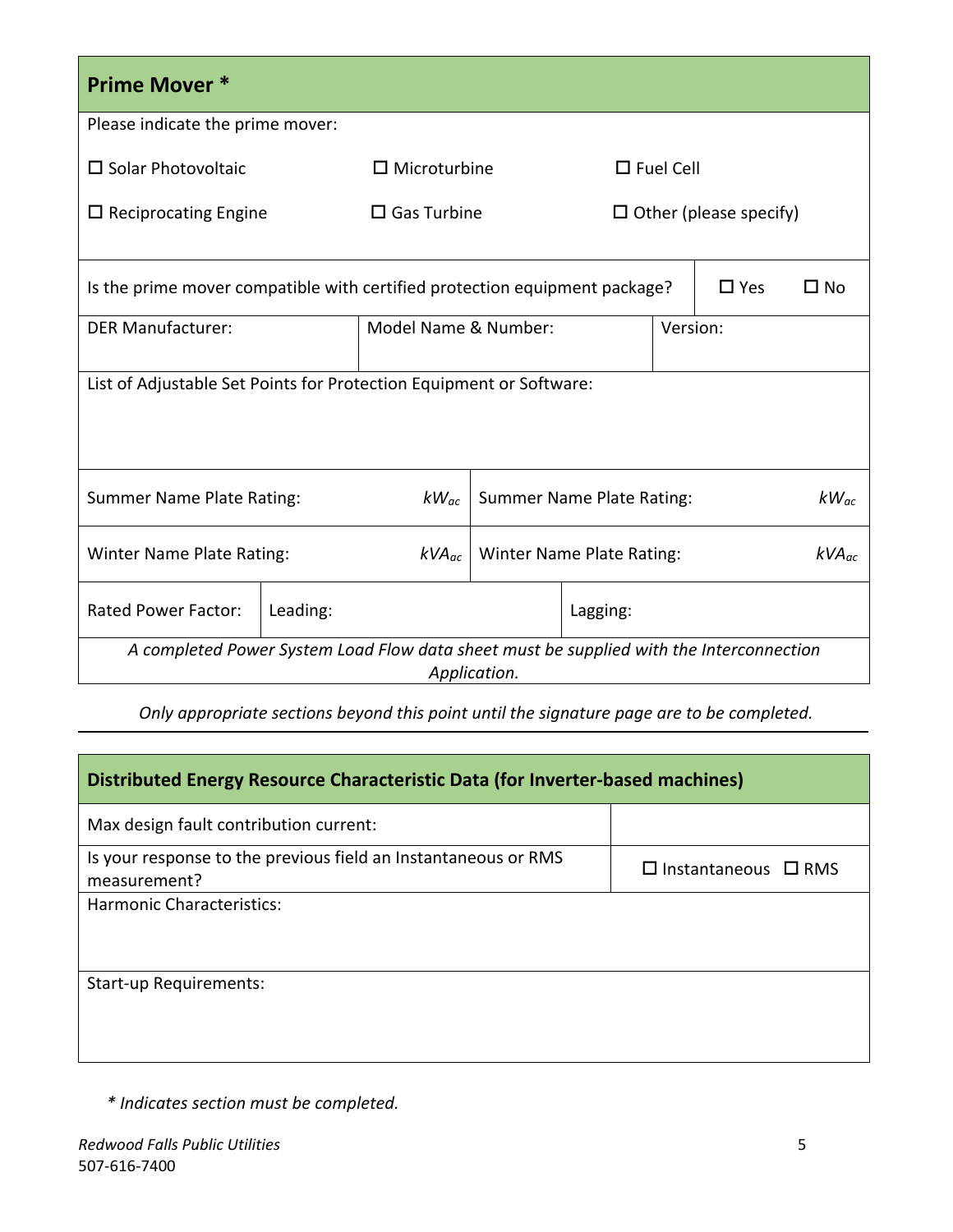### **Distributed Energy Resource Characteristic Data (for Synchronous machines)**

| <b>RPM Frequency:</b>                       | <b>Neutral Grounding Resistor:</b> |
|---------------------------------------------|------------------------------------|
| Direct Axis Synchronous Reactance, $X_d$ :  | Zero Sequence Reactance, $X_0$ :   |
| Direct Axis Transient Reactance, $X'_d$ :   | KVA Base:                          |
| Direct Axis Subtransient Reactance, $X_d$ : | Field Volts:                       |
| Negative Sequence Reactance, $X_2$ :        | Field Amperes:                     |

Please provide the appropriate IEEE model block diagram of excitation system, governing system and power system stabilizer (PSS) in accordance with the regional reliability council criteria. A PSS may be determined to be required by applicable studies. A copy of the manufacturer's block diagram may not be submitted.

| Distributed Energy Resource Characteristic Data (for Induction machines) |                                              |  |  |  |
|--------------------------------------------------------------------------|----------------------------------------------|--|--|--|
| <b>RPM Frequency:</b>                                                    | <b>Neutral Grounding Resistor:</b>           |  |  |  |
| Motoring Power (kW):                                                     | <b>Exciting Current:</b>                     |  |  |  |
| <b>Heating Time Constant:</b>                                            | Temperature Rise:                            |  |  |  |
| Rotor Resistance, $R_r$ :                                                | Frame Size:                                  |  |  |  |
| Stator Resistance, $R_s$ :                                               | Design Letter:                               |  |  |  |
| Stator Reactance, $X_s$ :                                                | Reactive Power Required In Vars (No Load):   |  |  |  |
| Rotor Reactance, $X_r$ :                                                 | Reactive Power Required In Vars (Full Load): |  |  |  |
| Magnetizing Reactance, $X_m$ :                                           | Total Rotating Inertia, H:                   |  |  |  |
| Short Circuit Reactance, $X_d$ :                                         |                                              |  |  |  |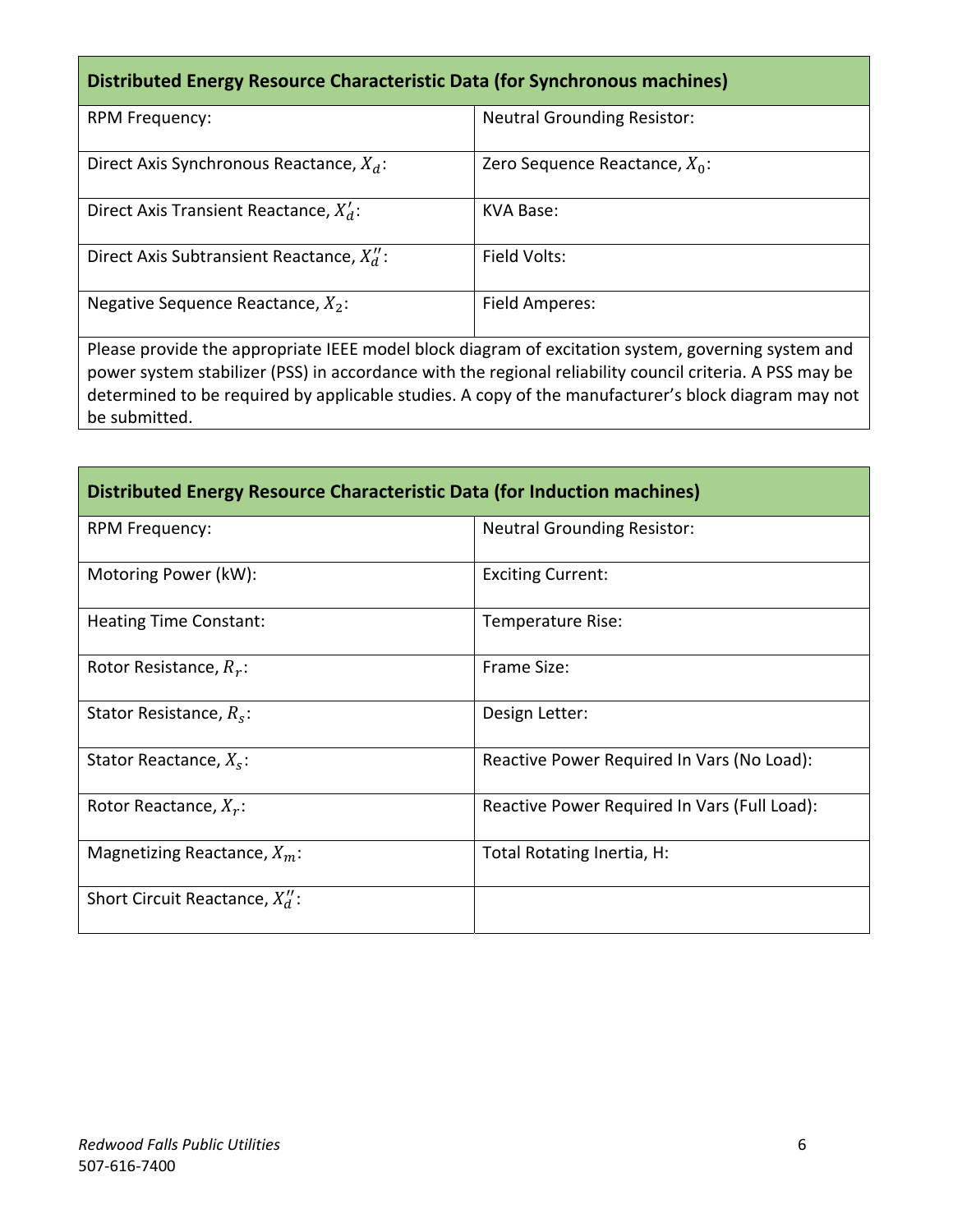| <b>Interconnection Facilities Information</b>                                                                |        |                                |                            |                      |                                        |              |         |
|--------------------------------------------------------------------------------------------------------------|--------|--------------------------------|----------------------------|----------------------|----------------------------------------|--------------|---------|
| Will a transformer be used between the DER and the Point of                                                  |        |                                |                            |                      |                                        |              |         |
| Common Coupling?                                                                                             |        |                                |                            |                      | $\Box$ Yes                             | $\square$ No |         |
| Will the transformer be provided by the Interconnection Customer?                                            |        |                                |                            |                      | $\square$ Yes                          | $\square$ No |         |
| If yes, please fill in the fields below.<br>Proposed location of protective interface equipment on property: |        |                                |                            |                      |                                        |              |         |
|                                                                                                              |        |                                |                            |                      |                                        |              |         |
| Transformer Data (For Interconnection Customer-Owned Transformer)                                            |        |                                |                            |                      |                                        |              |         |
| What is the phase configuration of the transformer?                                                          |        |                                |                            |                      | $\Box$ Single Phase $\Box$ Three Phase |              |         |
| Size (kVA):                                                                                                  |        |                                | Transformer Impedance (%): |                      | On kVA Base:                           |              |         |
| <b>Transformer Volts:</b><br>(Primary)                                                                       | Delta: |                                | Wye:                       |                      | Wye Grounded:                          |              |         |
| <b>Transformer Volts:</b><br>(Secondary)                                                                     | Delta: |                                | Wye:                       |                      | Wye Grounded:                          |              |         |
| <b>Transformer Volts:</b><br>(Tertiary)                                                                      | Delta: |                                | Wye:                       |                      | Wye Grounded:                          |              |         |
| Transformer Fuse Data (For Interconnection Customer-Owned Fuse)                                              |        |                                |                            |                      |                                        |              |         |
| Manufacturer:                                                                                                | Type:  |                                | Size:                      |                      | Speed:                                 |              |         |
| Interconnecting Circuit Breaker (For Interconnection Customer-Owned Circuit Breaker)                         |        |                                |                            |                      |                                        |              |         |
| Manufacturer:                                                                                                |        |                                | Type:                      |                      |                                        |              |         |
| Load Rating (in Amps):                                                                                       |        | Interrupting Rating (In Amps): |                            | Trip Speed (Cycles): |                                        |              |         |
| Interconnection Protective Relays (For Microprocessor Controlled Relays)                                     |        |                                |                            |                      |                                        |              |         |
| <b>Setpoint Function</b>                                                                                     |        |                                |                            | Minimum              |                                        |              | Maximum |
|                                                                                                              |        |                                |                            |                      |                                        |              |         |
|                                                                                                              |        |                                |                            |                      |                                        |              |         |
|                                                                                                              |        |                                |                            |                      |                                        |              |         |
|                                                                                                              |        |                                |                            |                      |                                        |              |         |
|                                                                                                              |        |                                |                            |                      |                                        |              |         |
|                                                                                                              |        |                                |                            |                      |                                        |              |         |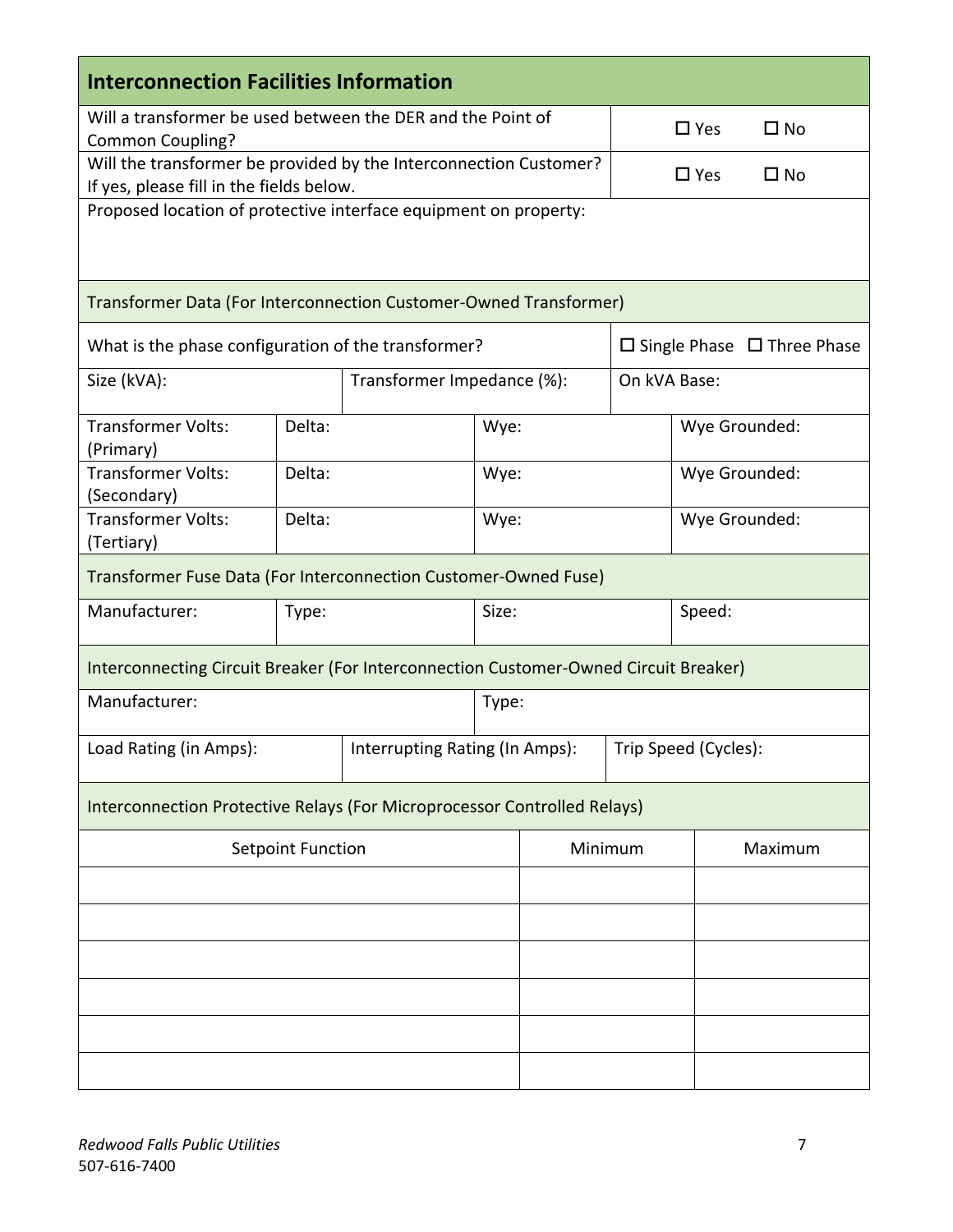| Interconnection Protective Relays (For Relays with Discrete Components) |       |                        |                        |                            |                            |  |
|-------------------------------------------------------------------------|-------|------------------------|------------------------|----------------------------|----------------------------|--|
| Manufacturer:                                                           | Type: |                        | Style/Catalog No.:     |                            | Proposed Setting:          |  |
| Manufacturer:                                                           | Type: |                        | Style/Catalog No.:     |                            | Proposed Setting:          |  |
| Manufacturer:                                                           | Type: |                        | Style/Catalog No.:     |                            | Proposed Setting:          |  |
| Manufacturer:                                                           | Type: |                        | Style/Catalog No.:     |                            | Proposed Setting:          |  |
| Manufacturer:                                                           | Type: |                        | Style/Catalog No.:     |                            | Proposed Setting:          |  |
| <b>Current Transformer Data:</b>                                        |       |                        |                        |                            |                            |  |
| Manufacturer:                                                           | Type: | <b>Accuracy Class:</b> |                        | Proposed Ratio Connection: |                            |  |
| Manufacturer:                                                           | Type: | <b>Accuracy Class:</b> |                        | Proposed Ratio Connection: |                            |  |
| <b>Potential Transformer Data:</b>                                      |       |                        |                        |                            |                            |  |
| Manufacturer:                                                           | Type: | <b>Accuracy Class:</b> |                        | Proposed Ratio Connection: |                            |  |
| Manufacturer:                                                           | Type: |                        | <b>Accuracy Class:</b> |                            | Proposed Ratio Connection: |  |

| <b>For Office Use Only</b> |                                  |               |      |
|----------------------------|----------------------------------|---------------|------|
| Application ID:            |                                  |               |      |
| Date Received:             | <b>Application Fee Received:</b> | $\square$ Yes | □ No |
| Date Completed:            |                                  |               |      |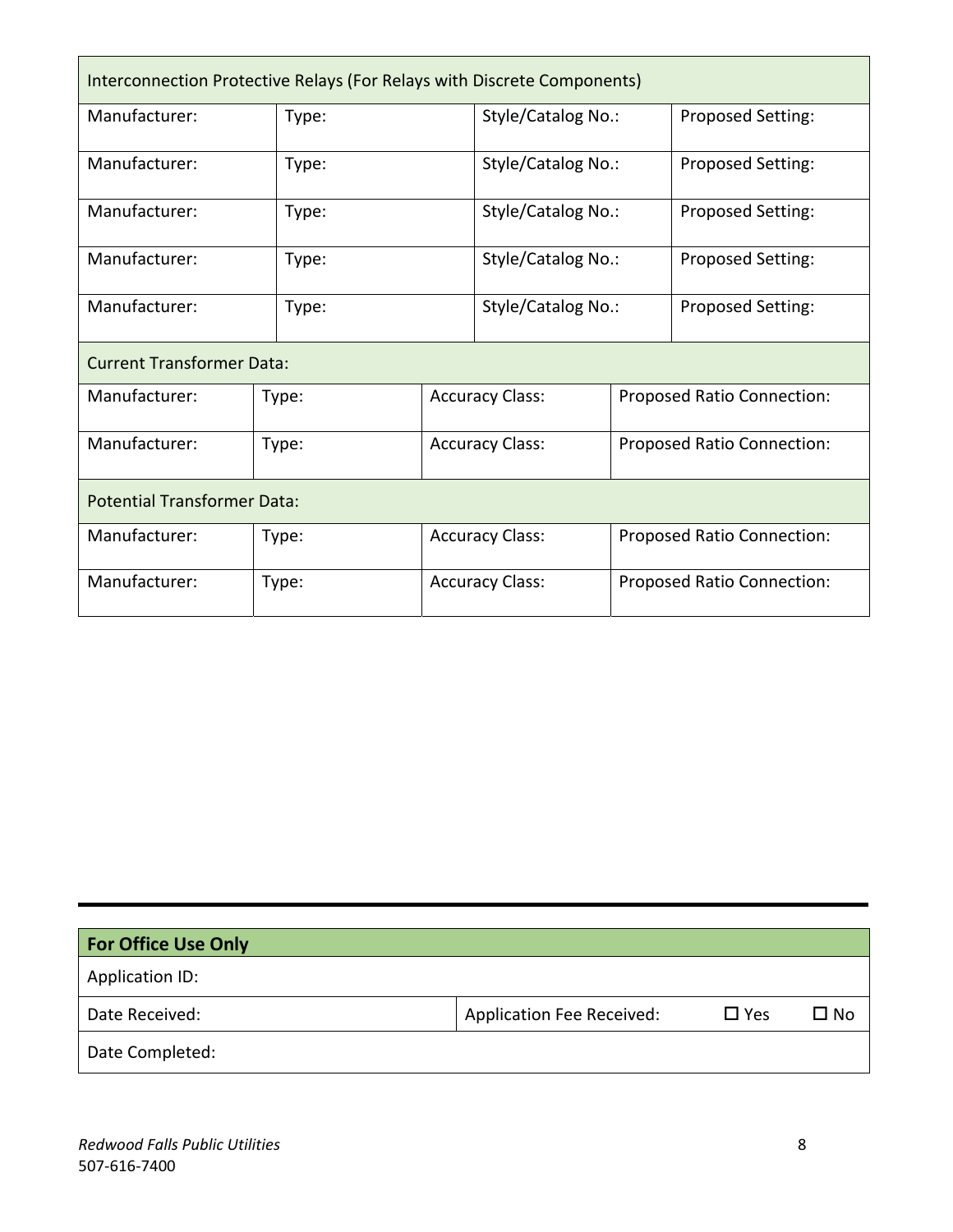#### *Interconnection Agreement \**

*Proposed DER interconnections that are also deemed Qualifying Facilities less than 40 kW AC under Minnesota Statutes §216B.164 are eligible to sign the Utility's Uniform Contract for Cogeneration and Small Power Production Facilities. Included in this agreement are payment terms for excess power generated by the proposed DER system the Utility may purchase. In lieu of the Utility's Uniform Contract for Cogeneration and Small Power Production Facilities, the Interconnection Customer may choose to instead sign the Municipal Minnesota Interconnection Agreement (MMIA).* 

| The Interconnection Customer requests an MMIA to be executed in lieu of the |            |              |
|-----------------------------------------------------------------------------|------------|--------------|
| Utility's Uniform Contract for Cogeneration and Small Power Production      | $\Box$ Yes | $\square$ No |
| Facilities.                                                                 |            |              |

| Disclaimers – Must be completed by Interconnection Customer $*$                     |                 |  |  |  |
|-------------------------------------------------------------------------------------|-----------------|--|--|--|
|                                                                                     | <b>Initials</b> |  |  |  |
| The Interconnection Customer has opportunities to request a timeline extension      |                 |  |  |  |
| during the interconnection process. Failure by the Interconnection Customer to      |                 |  |  |  |
| meet or request an extension for a timeline outlined in the Interconnection Process |                 |  |  |  |
| could result in a withdrawn queue position and the need to re-apply.                |                 |  |  |  |
| Propose DER interconnection to the Utility's distribution submitted under the Fast  |                 |  |  |  |
| Track Process may be moved into the Study Process if engineering screens are failed |                 |  |  |  |
| during the Interconnection Application review.                                      |                 |  |  |  |

## *Application Signature – Must be completed by Interconnection Customer \**

I designate the individual or company listed as my Application Agent to serve as my agent for the purpose of coordinating with the Area EPS Operators on my behalf throughout the interconnection process.

Initials

I hereby certify that, to the best of my knowledge, the information provided in this Application is true, and that I have appropriate Site Control in conformance with the Interconnection Process. I agree to abide by the Municipal Minnesota Distributed Energy Resource Interconnection Process (M‐MIP) and will inform the Utility if the proposed DER system changes from the details listed in this Interconnection Application.

| <b>Applicant Signature:</b> | Date: |
|-----------------------------|-------|
|-----------------------------|-------|

**\*\*\*Please print clearly or type and return completed along with any additional documentation\*\*\*** 

\_\_\_\_\_\_\_\_\_\_\_\_\_\_\_\_\_\_\_\_\_\_\_\_\_\_\_\_\_\_\_\_\_\_\_\_\_\_\_\_\_\_\_ \_\_\_\_\_\_\_\_\_\_\_\_\_\_\_\_\_\_\_\_\_\_\_\_